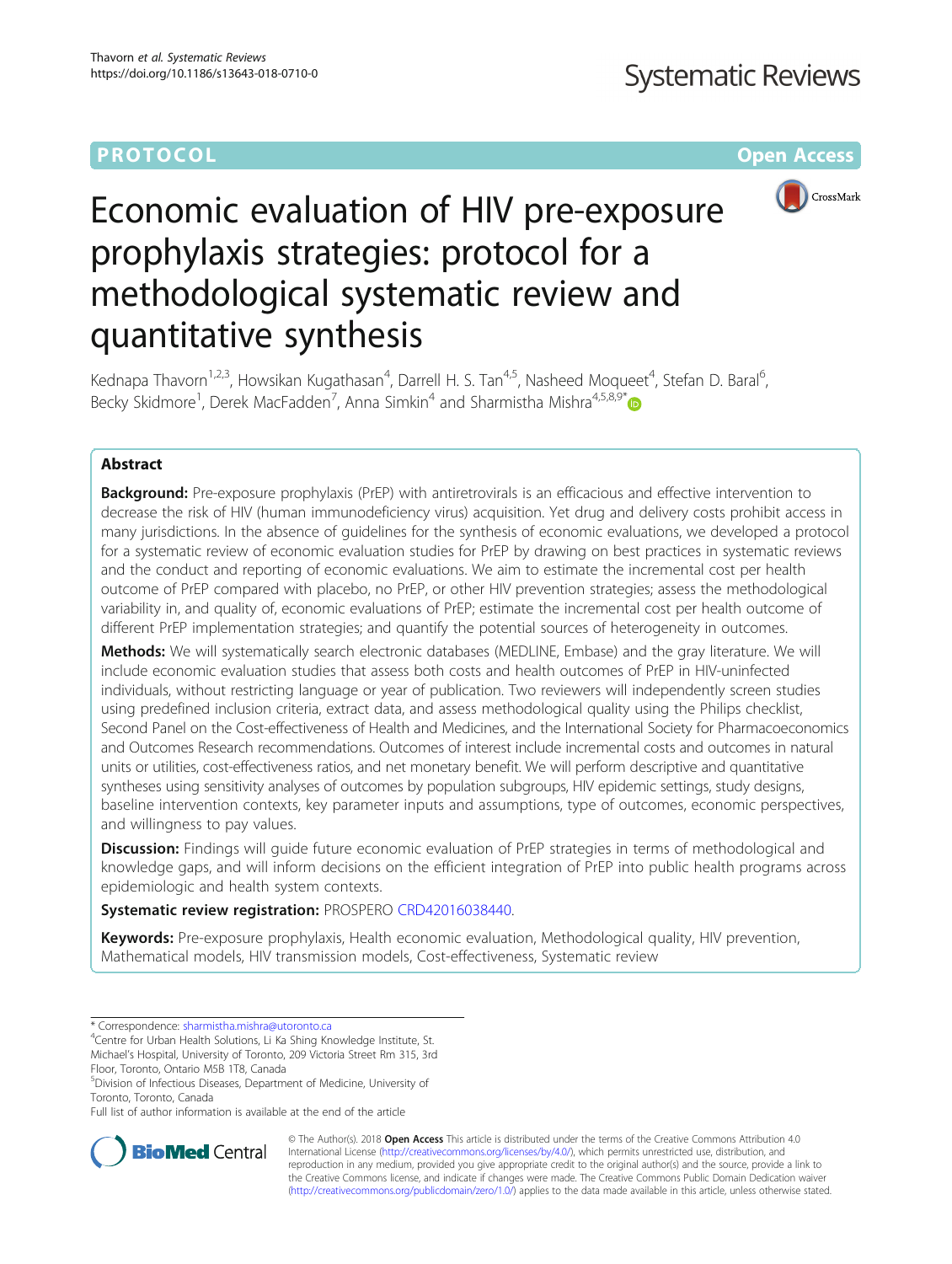## Background

In 2016, an estimated 1.8 million people became infected with the human immunodeficiency virus (HIV) [[1](#page-5-0)]. Preexposure prophylaxis (PrEP) refers to the use of antiretroviral medications in HIV-uninfected persons to reduce their risk of acquiring HIV and thus reduce populationlevel transmission [\[2\]](#page-5-0). Common PrEP regimens include oral tenofovir (TDF) or a combination of tenofovir and emtricitabine (FTC), and investigation into other agents and formulations is underway [[3](#page-5-0), [4](#page-5-0)]. Despite the effectiveness of PrEP, drug and clinical monitoring costs prevent access for many at-risk individuals and limit the scale of PrEP delivery and uptake required to control HIV epidemics [\[5](#page-5-0)–[9\]](#page-6-0). Thus, to integrate and deliver PrEP as a scalable component of an HIV prevention program, policy-makers and program implementers must decide about whether, how, and under what conditions resources are best allocated—or reallocated—to PrEP in order to achieve maximum health benefits at affordable costs [[6](#page-5-0)].

Economic evaluations involve a systematic quantification of the trade-offs in costs and consequences of different strategies including single interventions, combination of interventions, or entire programs [\[10\]](#page-6-0). Synthesizing outcomes of economic evaluations can be challenging because there are many approaches to the evaluations—each with its strengths and limitations and often driven by data availability, the perspectives under which strategies are evaluated, and the research question and outcomes of interest [\[11](#page-6-0), [12\]](#page-6-0). However, there are no guidelines for synthesizing the results of economic evaluations.

There exist several recommendations for the conduct and reporting of individual economic evaluations [\[11,](#page-6-0) [13](#page-6-0)– [21](#page-6-0)]. Most recommendations focus on health technology assessments [\[11](#page-6-0), [13](#page-6-0)–[21](#page-6-0)]—for example, comparison of PrEP regimens. Yet a comparison of PrEP implementation strategies may extend beyond assessing the usual data and modeling decisions needed for health technology assessments. For example, an assessment of PrEP economic evaluations would involve examining whether processes such as the downstream benefits of HIV testing during eligibility screening for PrEP were included in the model [\[22\]](#page-6-0); how the fraction of undiagnosed HIV or antiretroviral treatment coverage in persons living with HIV influenced outcomes [[23](#page-6-0)]; how potential ascertainment biases in identifying individuals deemed eligible for PrEP were addressed [[24,](#page-6-0) [25](#page-6-0)]; and whether the model was calibrated to, and thus reproduced, key epidemiological features of the HIV epidemic pertinent to the strategies evaluated. An example of the latter includes the calibration of high- and lower-risk subgroups in comparisons of PrEP implementation strategies prioritized to subgroups at higher risk of HIV.

The methods, inputs, and assumptions in existing PrEP economic evaluations and their influence on outcomes have yet to be assessed with a systematic review.

One systematic review summarized findings from 13 economic evaluations of PrEP that used transmission dynamic models published before 2013 [\[26\]](#page-6-0). The review provided a detailed and narrative synthesis of each study stratified by epidemic context (high-prevalence generalized epidemics vs. lower prevalence concentrated epidemics) and noted that PrEP strategies prioritized to key populations (such as men who have sex with men) with the highest risk of HIV exposure were most costeffective [[26](#page-6-0)]. However, the review was restricted to transmission dynamic models and did not describe the methodological strengths and limitations nor how as-sumptions may have influenced the results [\[26](#page-6-0)]. Another systematic review of pre-2014 studies identified only two economic evaluations and briefly summarized their main results [\[27](#page-6-0)]. In 2016, an expert review described in narrative detail the methods and findings from the seven most recent (published after 2014) cost-effectiveness studies of introducing PrEP [[28\]](#page-6-0). The findings were stratified by geography, and authors outlined an indepth discussion of how model parameters may influence outcomes—noting that conditions such as high baseline HIV incidence and PrEP adherence led to cost savings [[28](#page-6-0)]. The expert review also identified key gaps, including a need to understand how real-world PrEP implementation factors influence cost-effectiveness and budgetary impact [\[28](#page-6-0)]. However, the two reviews did not examine every single scenario simulated in each primary study nor the various perspectives and funding systems for PrEP. Thus, the reviews could not quantitatively explore potential sources of variability in the projected outcomes [\[26](#page-6-0), [28](#page-6-0)].

We aim to estimate the cost-effectiveness of all PrEP and PrEP implementation strategies evaluated to date in the published literature and systematically appraise and quantify the methodological and other sources of heterogeneity in outcomes. In the absence of guidelines for the synthesis of economic evaluations, we developed a protocol for a systematic review of economic evaluation studies for PrEP by drawing on best practices in systematic reviews and the conduct and reporting of economic evaluations.

## Methods

## Study design

We will conduct a systematic review of economic evaluation studies comparing PrEP to placebo, the status quo (no placebo, no PrEP), or other HIV prevention interventions and studies comparing different types of PrEP implementation strategies. The protocol is registered in the PROSPERO database (CRD42016038440) and was prepared in accordance with the Preferred Reporting Items for Systematic Reviews and Meta-analyses statement for protocols [[29](#page-6-0)] (Additional file [1](#page-5-0)).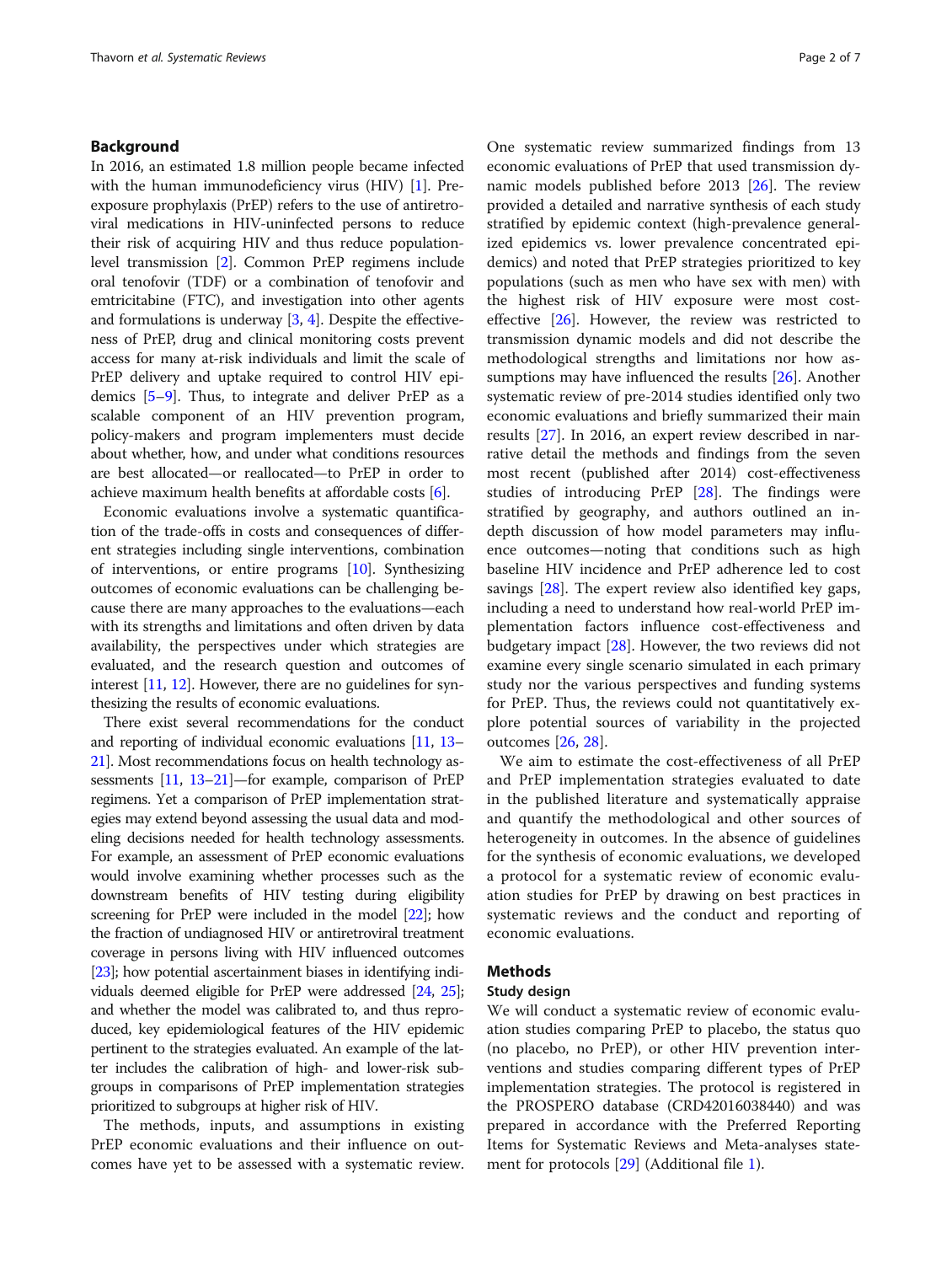Objectives of the systematic review:

- 1. To estimate the incremental cost per health outcome of PrEP compared with placebo, status quo (no placebo, no PrEP), or other HIV prevention strategies.
- 2. To assess the methodological variability in, and quality of, economic evaluations of PrEP.
- 3. To estimate the incremental cost per health outcome of different types of PrEP implementation strategies.
- 4. To quantify the potential sources of heterogeneity (data, assumptions, methodological) in the costeffectiveness of PrEP implementation strategies.

## Primary outcomes

Our primary outcomes are incremental cost-effectiveness ratios, such as incremental cost per HIV infection averted; incremental cost per death averted; incremental cost per life year saved, or quality-adjusted life years (QALY), or disability-adjusted life year (DALY); and incremental net monetary benefit.

## Information sources and search strategies

An experienced information specialist will produce and test the preliminary electronic search strategies using an iterative process in collaboration with the research team. Using the OVID platform, an economic literature search will be performed in Ovid MED-LINE® Epub Ahead of Print, In-Process & Other Non-Indexed Citations, and Ovid MEDLINE® and Embase Classic+Embase. NHS Economic Evaluation Database in the Cochrane Library (Wiley version) will also be searched. We will evaluate the search strategy by ensuring it yields all of the primary studies identified from the three previously published systematic reviews [[26](#page-6-0)–[28\]](#page-6-0). Additional file [2](#page-5-0) details the complete search strategy. We will also conduct a gray literature search using websites of relevant health technology assessment organizations and national-level agencies provided by the Health Technology Assessment international (HTAi, Additional file [2\)](#page-5-0).

## Eligibility criteria for considering studies for the review

We will include economic evaluations of PrEP provided to individuals at risk of HIV acquisition through sex or needle exchange. PrEP regimens may involve any antiretroviral drug (e.g., tenofovir, tenofovir/emtricitabine, rilpivirine, dapivirine). The regimens can be at any dose, formulation (e.g., tablet, topical vaginal/ anal gel, long-lasting injection, intravaginal ring), and duration (e.g., intermittent, fixed duration, lifetime use). Studies may evaluate the use of PrEP alone, or in combination with other HIV prevention strategies, and any PrEP implementation strategy (focused on specific subpopulations, scaled roll-out over time, adherence-support programs, etc.).

Eligible study designs comprise full economic evaluations comparing both costs and outcomes of PrEP including cost-minimization analyses, cost-benefit analyses, costeffectiveness analyses, or cost-utility analyses, without restriction on the language of publication or year of study.

# Target population

We will restrict economic evaluations where the intervention (PreP) is provided to, and outcomes are estimated among, individuals age 14 years and above (including pregnant or breastfeeding women) and without geographical restriction.

# Types of studies to be excluded

We will exclude editorials, conference abstracts, and economic evaluations focused solely on parent-to-child transmission of HIV.

# Screening and selection

Citations will be de-duplicated and managed in Covidence® (Melbourne, Australia). We will perform study selection in two stages. In stage 1, two reviewers will independently screen the titles and abstracts for eligibility. To minimize errors and maximize the efficiency of the review process, we will pilot a random sample of 50 citations to identify those that meet eligibility criteria and calculate the inter-rater agreement for study inclusion and proceed with a dual review after > 90% agreement is achieved with the same reviewers. Upon completion of the dual screening, we will calculate the inter-rater agreement and resolve discrepancies through a third reviewer. Stage 2 will include a similar process for screening the full text of articles. Co-publications or multiple reports of the same study will be identified as such.

# Data abstraction and data collection process

Two reviewers will independently perform data extraction from included studies using a standardized form (Additional file [3\)](#page-5-0) developed in an online database (Sonadier, Sonaider Inc. [https://www.sonadier.com/\)](https://www.sonadier.com/), with interrater agreement calculated and disagreements resolved by discussion. The two reviewers will first pilot a random sample of five studies and begin final abstraction after interreviewer agreement exceeds 90% in the pilot. Extracted data will include study characteristics, baseline HIV epidemic characteristics (HIV prevalence, existing HIV interventions), population characteristics (HIV risk factors, co-morbidities), PrEP regimens (antiretroviral agents, formulations, route of administration, dose/duration/frequency of use), implementation strategy (prioritization, uptake/coverage, adherence), and comparator(s). We will record the type of economic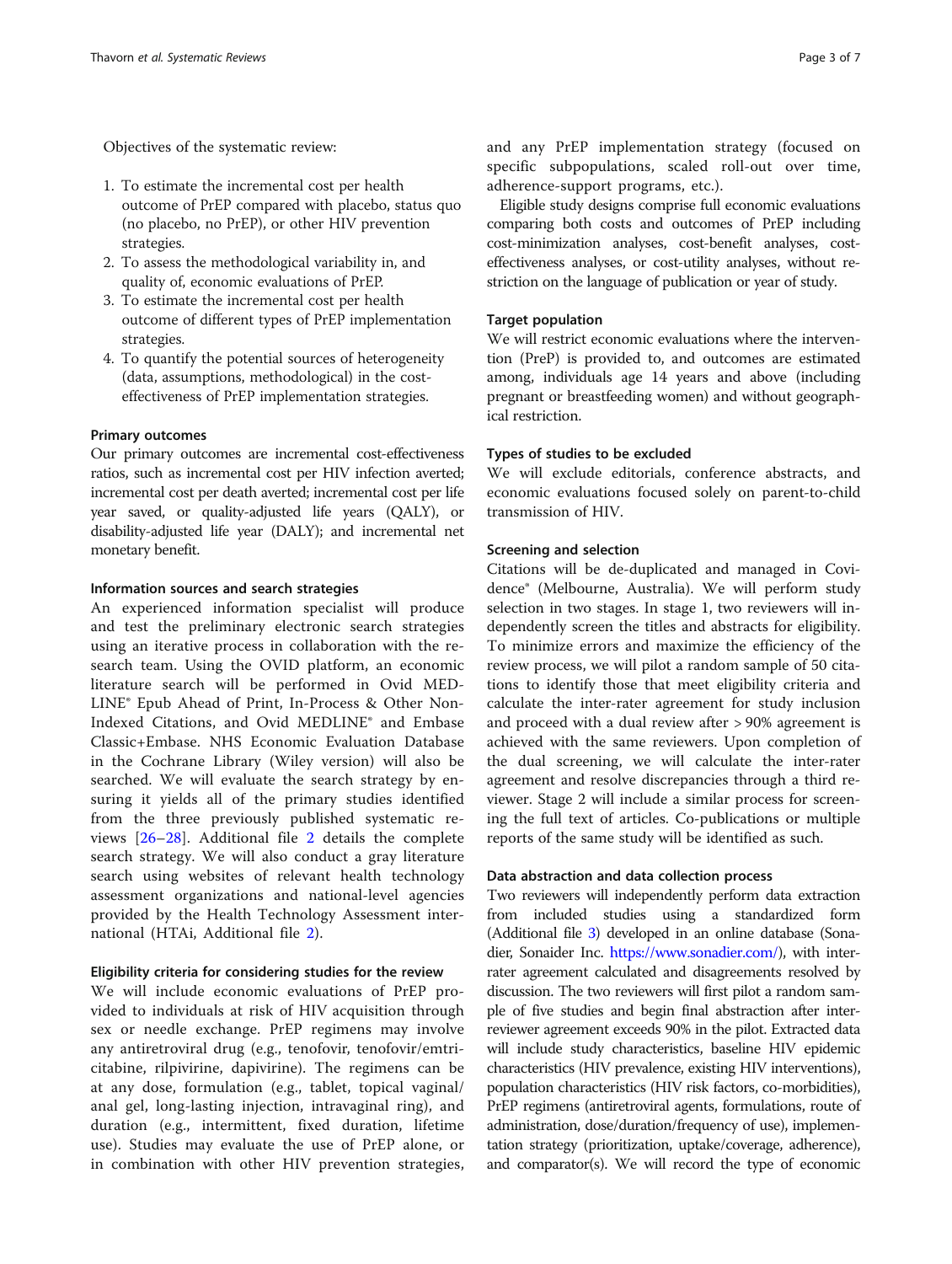evaluation (e.g., cost minimization, cost-benefit, costeffectiveness, or cost-utility analysis), study setting and currency, willingness-to-pay threshold, modeling method (e.g., decision analytic, cohort, microsimulation, transmission dynamic), perspective of analysis (patient, hospital, health care system, or societal), cost components and details (direct medical cost, direct non-medical cost, and indirect cost), health benefits (monetary term, natural unit, or qualityadjusted life years), discount rates, approach to sensitivity analyses (deterministic, probabilistic), and reporting of results (efficiency frontiers, etc.).

We will extract outcomes reported in the primary studies: incremental cost, incremental outcomes (e.g., HIV infection averted, death averted, life-year saved, qualityadjusted life years [QALY], or disability-adjusted life year [DALY]), incremental cost-effectiveness ratios (e.g., incremental cost per HIV infection averted, incremental cost per death averted, incremental cost per QALY gained), or incremental net benefit. We will extract discounted and undiscounted values as reported. In cases where an incremental cost-effectiveness ratio is not explicitly provided in included studies, we will derive an incremental costeffectiveness ratio from the reported findings. We will extract data on every scenario examined within a study, including sensitivity analyses. If results of sensitivity analyses are only available in figures, study authors will be contacted to request the numerical values.

We will convert cost data to 2017 US dollars (USD) for comparison across study settings using annual exchange rates and consumer price index reported by the US Bureau of Labor Statistics [[30](#page-6-0)]. The online database will be made open-access upon publication of the findings and will readily support future updates to the search and data extraction.

## Methods appraisal

We will combine established tools to appraise the economic evaluations (Additional file [4](#page-5-0)). We will assess the quality of reporting of health economic evaluation studies using the CHEERS (Consolidated Health Economic Evaluation Reporting Standards) checklist [\[15\]](#page-6-0) and the Second Panel on Cost-effectiveness in Health and Medicine [\[14\]](#page-6-0). We will use the Philips checklist [\[11\]](#page-6-0) to appraise the three domains that govern model quality in economic models: structure, data inputs, and consistency (Additional file [4\)](#page-5-0). Assessment of model structure covers the following: a clearly stated decision problem, objectives, rationale, interventions/comparators, model type (selection and justification), time horizon, disease pathways, and cycle length. The data input domain examines how input parameters are described and justified, and whether various types of uncertainties are adequately assessed and reported. The consistency domain examines whether the economic model and its results are compared with the results from other models. We will supplement

the Phillips checklist with the good research practice recommendations from the International Society for Pharmacoeconomics and Outcomes Research (ISPOR) for decision analytic, cohort, discrete event, and transmission dynamics models [[16](#page-6-0)–[21](#page-6-0)]. The additional recommendations cover a fourth domain: model calibration and structural model assumptions such as heterogeneity in HIV acquisition risk and sexual mixing patterns, which can influence outcomes of prioritization strategies [\[31\]](#page-6-0).

Two team members (KT and SM) will independently appraise study methods across the four domains, using a categorical scale, and resolve conflicts through discussion and consensus. Results from the method assessment and the implications for generalizability (akin to the risk of bias assessment) will be presented in table format with shading for easy visualization.

# Synthesis: narrative and quantitative

Narrative summary and identifying knowledge gaps We will describe the median and range of outcomes overall and by the following:

- (a) Study characteristics: study perspective and setting (low-middle income vs. high-income country, gross domestic product per capita, health care expenditure per capita)
- (b)Data inputs and assumptions: baseline HIV epidemic (pre-intervention HIV incidence and prevalence), baseline intervention context (antiretroviral treatment coverage), and intervention costs (e.g., cost per individual on PrEP)
- (c)Methods: type of economic evaluation, modeling method, model structure (e.g., sexual and/or injecting partnership and network structure), discounting rate, and health outcomes measure and instruments
- (d)PrEP intervention and implementation strategies: PrEP regimen, population subgroups who receive PrEP (by age, sex, gender identify, sexual orientation, ethnicity); coverage/uptake; and adherence. Population subgroups need not be mutually exclusive and include gay, bisexual, and other men who have sex with men; sex workers; persons who inject drugs; serodiscordant partnerships; and transgender persons.

To identify knowledge gaps, we will create a matrix with elements that count the number of studies and modeled scenarios that evaluated each PrEP regimen and each implementation strategy, stratified by study characteristics, data inputs and assumptions, methods, and by population subgroups who receive PrEP. The elements within the matrix will thus provide information about what has not been evaluated—and under which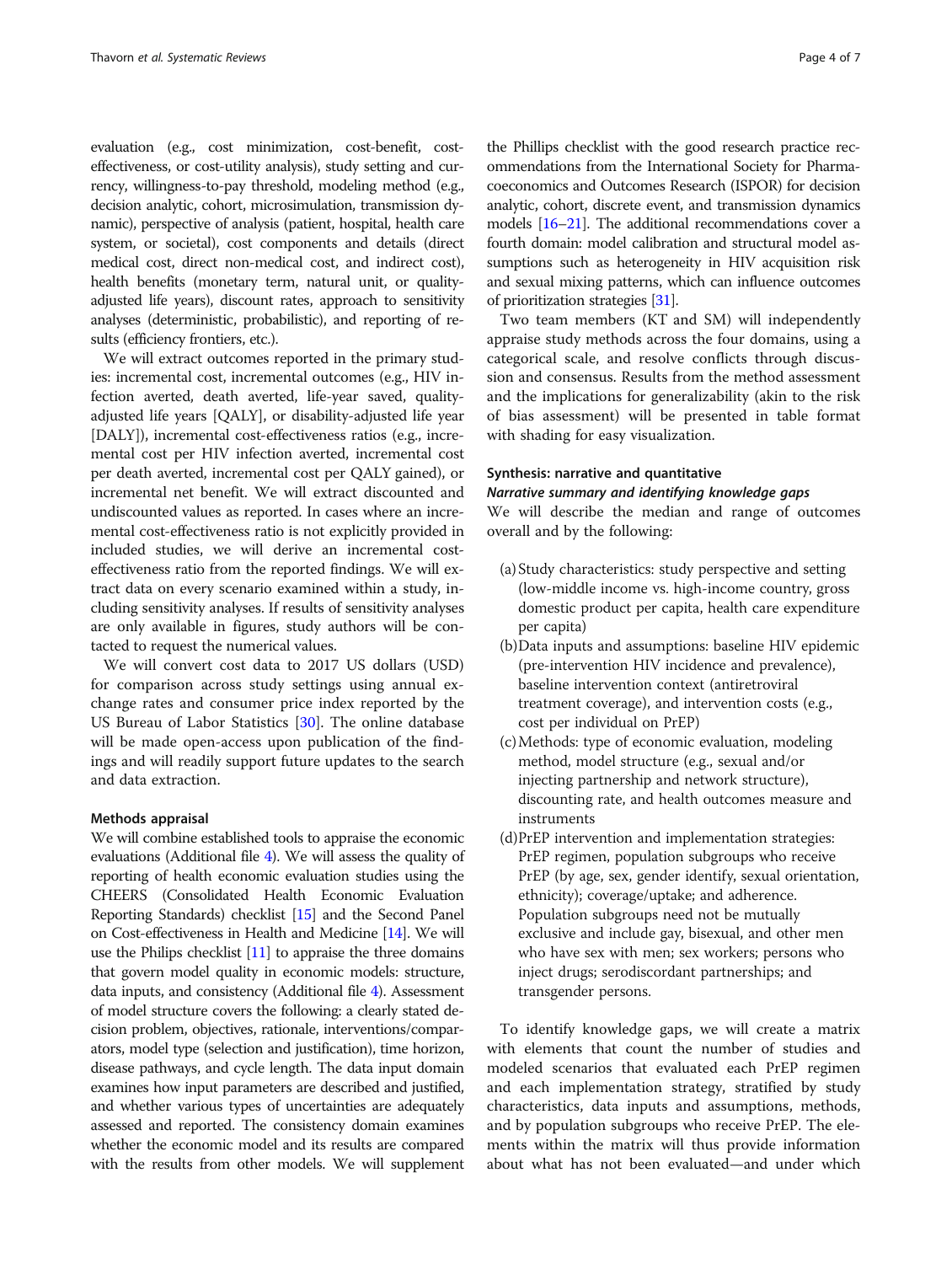epidemic contexts—using which methods and in which subgroups. We will include all possible combinations of PrEP regimens and implementation strategies in the matrix.

## Quantitative synthesis

First, we will display the one-way sensitivity analyses using scatter plots and tornado plots to identify sources of heterogeneity from each of the above categories (study characteristics, data inputs and assumptions, methods, and PrEP intervention and implementation strategies). For outcomes of the same type and with the same comparator (e.g., comparison of a PrEP intervention with no PrEP), we will then explore one-way correlations of outcomes with the above potential sources of heterogeneity using partial rank correlation coefficients [[31\]](#page-6-0). Variables with the largest correlation coefficients represent the largest source of variability in outcomes.

## **Dissemination**

To assure the broad dissemination and applications of our study findings, our knowledge translation activities will include peer-reviewed publications and presentations at scientific meetings and a one-page evidence brief and infographic for wider dissemination via social media. The quantitative sensitivity analyses will be reproduced as a graphical user interface with R Shiny (open access software, [https://shiny.rstudio.com/\)](https://shiny.rstudio.com/) so that knowledge users can interactively use the platform to identify which parameters (or methods) produce the outcomes observed from the primary studies. The link to the website and platform will be open access and publicly accessible as part of the final peer-reviewed manuscript, and with links to the infographic and evidence brief.

## **Discussion**

Economic evaluations are important for healthcare policy decisions in an era of financial constraints. Thus, policy decisions could be best informed by a clear understanding of how heterogeneity in methods, data and structural assumptions, and implementation conditions influence the outcome of interest. In the case of HIV prevention, few systematic reviews of economic evaluations have been conducted [\[26\]](#page-6-0), and even fewer have attempted to quantify potential sources of variability in the reported outcomes [\[26\]](#page-6-0). We developed a protocol for a systematic review of economic evaluations of HIV PrEP strategies that aims to assess the methodological quality of economic evaluations of PrEP, quantify sources of variability in projected cost-effectiveness results, and identify key knowledge gaps.

By 2016, two of eight clinical guidelines and position statements for PrEP mentioned the importance of considering cost when generating recommendations

[[32,](#page-6-0) [33](#page-6-0)]. As guidelines begin to utilize economic evaluations [[28](#page-6-0), [34\]](#page-6-0), a more nuanced and quantitative synthesis of the sources of variability in costeffectiveness ratios could better equip decision-makers to determine the generalizability of existing economic evaluations to their local context or to call for specific economic evaluations to meet their needs. To aid this process, our dissemination platform will enable endusers to intuit the key implications of the findings by selecting the features that are relevant to their needs. For example, some policy-makers may only wish to use estimates that capture onward transmission (i.e., methods that used transmission dynamic models), or health providers may wish to draw upon estimates based on high PrEP adherence if that is most relevant to their patient population. However, our synthesis will not include an assessment of the strength of the evidence as the process includes a comprehensive and joint review of the empirical (i.e., effectiveness) and modeled evidence (e.g., cost-effectiveness) and is best suited to clinical and public health guidelines [[28,](#page-6-0) [34](#page-6-0)].

Systematic reviews of economic evaluation and of mathematical modeling studies are emerging in the published literature [\[35\]](#page-6-0). However, we identified several challenges in developing a high-quality systematic review and quantitative synthesis of economic evaluations. In the absence of recommendations for the synthesis of economic evaluations, there remains a lack of consensus surrounding the best instrument for assessing the quality of economic evaluation as part of a systematic review—especially given the heterogeneity in the types of models that can be appropriately and justifiably used. To address this gap, we will leverage CHEERS [[15\]](#page-6-0), the Second Panel of Cost-effectiveness in Health and Medicine [[14\]](#page-6-0), the Phillips checklist [[11](#page-6-0)], and the ISPOR recommendations for health economic evaluations using various types of models, including transmission dynamic models [[16](#page-6-0)–[21](#page-6-0)]. Second, the prior reviews suggest substantial heterogeneity in clinical assumptions and methodological features across studies and PrEP interventions [\[26](#page-6-0), [28](#page-6-0)]. We will turn the challenge into an opportunity by performing a quantitative sensitivity analyses that stratify outcomes according to variables anticipated to influence cost-effectiveness, such as subgroups, baseline epidemic context, study designs, and type of outcomes. Formal meta-analyses using measures of statistical heterogeneity are not validated for use in outcomes projected from simulation models. Thus, we will apply traditional, non-parametric approaches to sensitivity analyses developed for within-model examination and to our between-model analyses [\[31](#page-6-0)]. Understanding the sources of variability in cost-effectiveness outcomes will provide a more robust basis for decision-making and generalizability.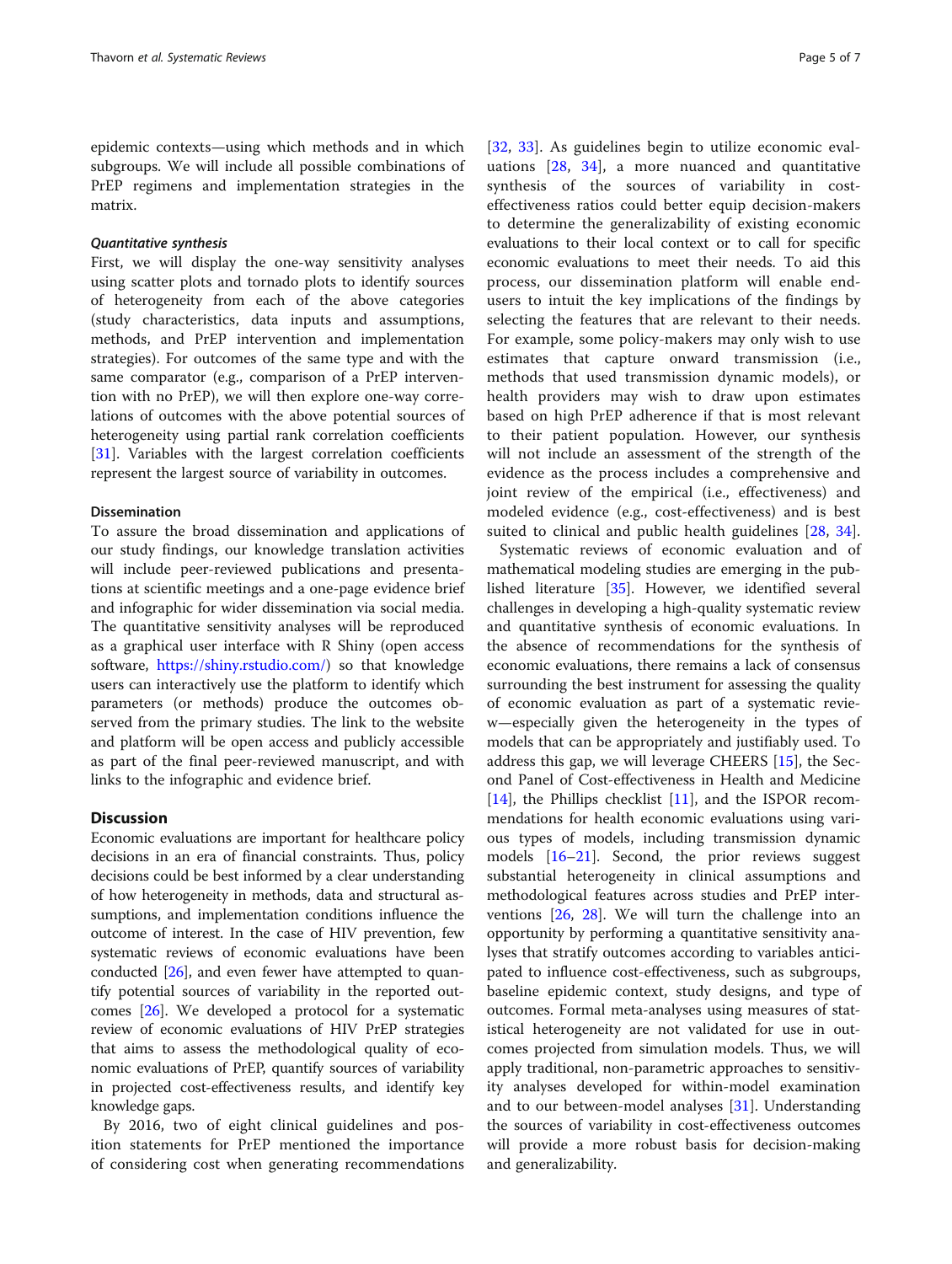<span id="page-5-0"></span>Deliberations regarding public, governmental, or insurance provider funding for PrEP are currently underway in several countries [\[36](#page-6-0)–[40](#page-6-0)]. Findings from this systematic review can be used across jurisdictions to inform decisions on adoption and integration of PrEP implementation strategies into public health programs across epidemiologic and health system contexts. The review can also help identify key knowledge gaps to help prioritize future modeling studies, ensuring that modeling efforts are themselves optimized to generate new knowledge and to meet the needs of decision-makers, and in turn, to inform the effective and efficient delivery of PrEP as part of the HIV prevention response.

## Additional files

[Additional file 1:](https://doi.org/10.1186/s13643-018-0710-0) PRISMA-P checklist. (DOCX 36 kb) [Additional file 2:](https://doi.org/10.1186/s13643-018-0710-0) Search strategies. (DOCX 36 kb) [Additional file 3:](https://doi.org/10.1186/s13643-018-0710-0) Data abstraction form. (DOCX 41 kb) [Additional file 4:](https://doi.org/10.1186/s13643-018-0710-0) Quality assessment. (DOCX 34 kb)

#### Abbreviations

ART: Antiretroviral treatment; CHEERS: Consolidated Health Economic Evaluation Reporting Standards; DALY: Disability-adjusted life year; FTC: Emtricitabine; HIV: Human immunodeficiency virus; HTAi: Health Technology Assessment international; ISPOR: International Society for Pharmacoeconomics and Outcomes Research; PrEP: Pre-exposure prophylaxis; QALY: Quality-adjusted life year; TDF: Tenofovir; USD: US dollars

#### Acknowledgements

We thank Raymond Daniel for his help in retrieving and managing reference records. We thank Patrick Sullivan for the inputs into the project. We thank the meeting participants at the Ontario HIV Treatment Network and REACH 2.0 pan-Canadian meeting and think tank on HIV Pre-Exposure Prophylaxis held in Toronto on March 10, 2016. The discussion at the meeting led to the study question and protocol design. We thank Sean Rourke (University of Toronto, Centre for Urban Health Solutions) and Jean Bacon (Ontario HIV Treatment Network) for the helpful discussions on the project and contributions to the knowledge translation plan.

#### Funding

The project is funded by the Canadian Institutes of Health Research Foundation Grant (FDN 143266), and a start-up fund is provided to KT from The Ottawa Hospital Research Institute. HK is a Keenan Summer Research Student at the Li Ka Shing Knowledge Institute, St. Michael's Hospital, and was supported in part by the Government of Canada Summer Jobs 2017 program. DHST and SM are supported by Canadian Institutes of Health Research/Ontario HIV Treatment Network New Investigator awards. The funders had no role in the study design, data collection/analysis/interpretation, or manuscript writing.

## Availability of data and materials

Not applicable. The manuscript does not contain any data.

## Authors' contributions

KT and SM designed the study and conceptual framework and drafted the protocol. KT and SM drafted the first version of the manuscript. BS developed the electronic database search strategy. HK and KT developed the gray literature search strategy. HK and NM developed the data extraction form with critical input from DT, SB, KT, DM, AS, and SM. All authors contributed to the protocol development, study design, critical review of the manuscript, and to the manuscript edits and content. All authors read and approved the final manuscript.

## Authors' information

KT is a health economist, and SM, DM, and AS are mathematical modelers with expertise in transmission dynamic models. HK is an undergraduate student in mathematics. NM is an epidemiologist. DT and SB are HIV epidemiologists with expertise in PrEP implementation science. BS is an information specialist.

## Ethics approval and consent to participate

Not applicable. The manuscript does not report on or involved the use of any animal or human data or tissue.

## Consent for publication

Not applicable. The manuscript does not contain data from any individual person.

#### Competing interests

The following authors declare that they have no competing interests: KT, HK, NM, DM, SB, AS, and SM. SB is a Section Editor and SM is an Associate Editor for BMC Infectious Diseases. BS is an independent information specialist and was paid for her work on this project. DT received research grants (in-kind supply of study drug) from Gilead and is a site principal investigator for a Gilead-sponsored clinical trial.

#### Publisher's Note

Springer Nature remains neutral with regard to jurisdictional claims in published maps and institutional affiliations.

#### Author details

<sup>1</sup>Ottawa Health Research Institute, The Ottawa Hospital, 501 Smyth Road, Ottawa, Ontario K1H 8L6, Canada. <sup>2</sup>School of Epidemiology and Public Health, University of Ottawa, Ottawa, Ontario, Canada. <sup>3</sup>Institute for Clinical and Evaluative Sciences, ICES Ottawa, Ottawa, Ontario, Canada. <sup>4</sup>Centre for Urban Health Solutions, Li Ka Shing Knowledge Institute, St. Michael's Hospital, University of Toronto, 209 Victoria Street Rm 315, 3rd Floor, Toronto, Ontario M5B 1T8, Canada. <sup>5</sup>Division of Infectious Diseases, Department of Medicine, University of Toronto, Toronto, Canada. <sup>6</sup>Johns Hopkins School of Public Health, 615 N. Wolfe Street, Baltimore 21205, USA. <sup>7</sup> Harvard T.H. Chan School of Public Health, Harvard University, 677 Huntington Ave, Boston 02115, USA. <sup>8</sup>Institute of Health Policy and Management, Dalla Lana School of Public Health, University of Toronto, Toronto, Canada. <sup>9</sup>Institute of Medical Sciences, University of Toronto Toronto, Canada.

## Received: 21 September 2017 Accepted: 1 March 2018 Published online: 15 March 2018

#### References

- 1. Joint United Nations Programme on HIV/AIDS (UNAIDS). Geneva: UNAIDS Data 2017. 2017. [http://www.unaids.org/en/resources/documents/2017/](http://www.unaids.org/en/resources/documents/2017/2017_data_book) 2017 data book. Accessed 17 Dec 2017.
- 2. Fonner VA, Dalglish SL, Kennedy CE, Baggaley R, O'Reilly KR, Koechlin FM, et al. Effectiveness and safety of oral HIV preexposure prophylaxis for all populations. AIDS. 2016;3012:1973–83.
- 3. Carballo-Dieguez A, Balan IC, Brown W, Giguere R. High levels of adherence to a rectal microbicide gel and to oral pre-exposure prophylaxis (PrEP) achieved in MTN-017 among men who have sex with men (MSM) and transgender women. PLoS One. 2017;127:e0181607.
- 4. Fox J, Tiraboschi JM, Herrera C, Else L, Egan D, Dickinson L, et al. Pharmacokinetic/pharmacodynamic investigation of single-dose oral maraviroc in the context of HIV-1 pre-exposure prophylaxis. J Acquir Immune Defic Syndr. 2016;733:252–7.
- 5. McCormack SM, Noseda V, Molina JM. PrEP in Europe—expectations, opportunities and barriers. J Int AIDS Soc. 2016;197 Suppl 6:21103.
- 6. Hankins C, Macklin R, Warren M. Translating PrEP effectiveness into public health impact: key considerations for decision-makers on cost-effectiveness, price, regulatory issues, distributive justice and advocacy for access. J Int AIDS Soc. 2015;184 Suppl 3:19973.
- 7. Zablotska I, Grulich AE, Phanuphak N, Anand T, Janyam S, Poonkasetwattana M, et al. PrEP implementation in the Asia-Pacific region: opportunities, implementation and barriers. J Int AIDS Soc. 2016;197(Suppl 6):21119.